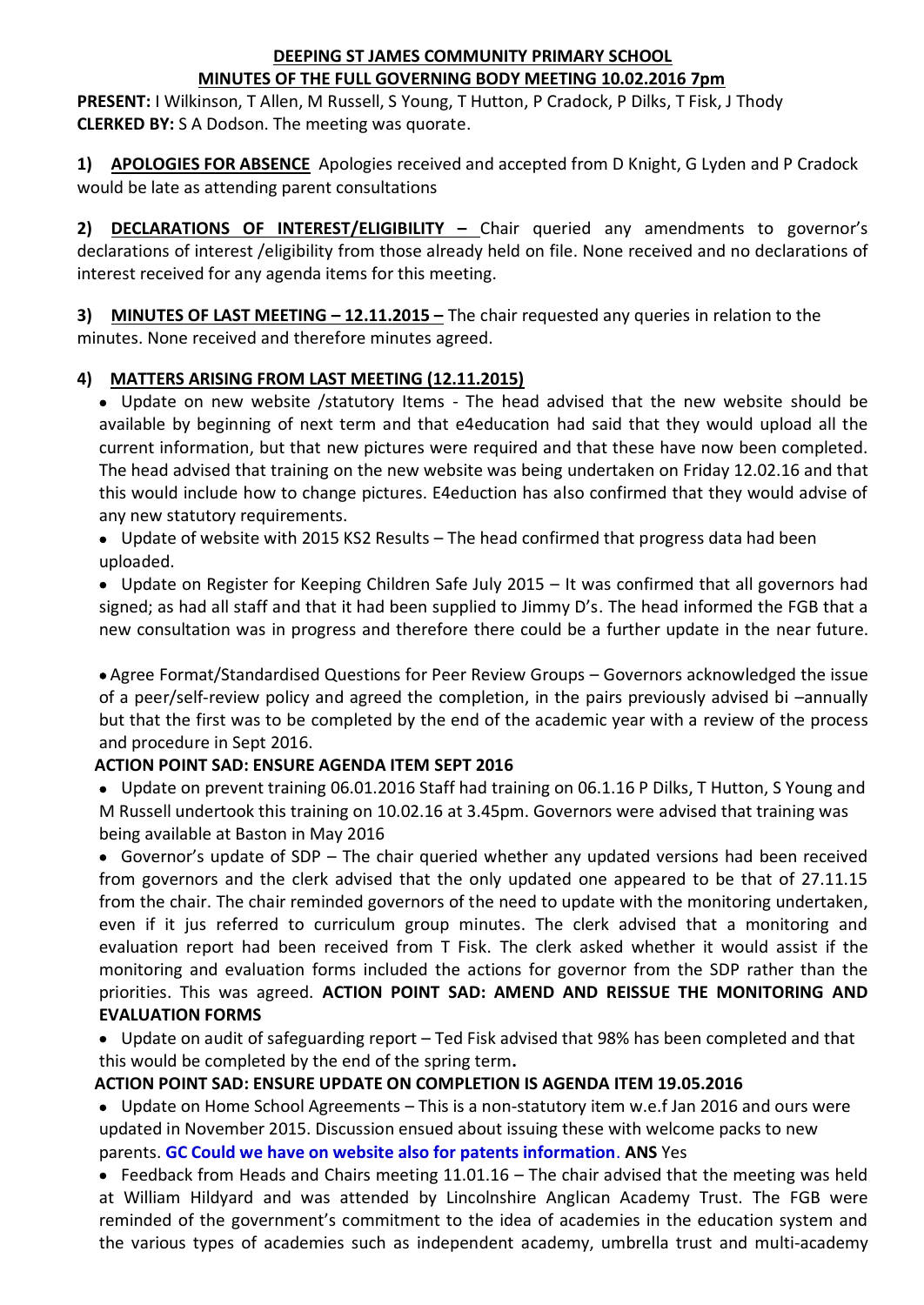trust. LAAT – At present there are concerns with church schools entering into the multi-academy trusts with regard to site ownership as the church owns land on which the school is located and there has to be a certain number of foundation personnel on the trusts board. LAAT would take between 4- 5% of schools budget for business management services including the provision of a finance package, management information systems, provision of policies, HR services and internal audits with access to a network of 141 schools. It is proposed that there would be a localised board and each school would have its own governing body, schools retain their independence, assets, policies uniform etc. The FGB were advised that in effect there is no difference other than the trust board would be additional. The FGB were asked to consider whether we really want to become an academy. The FGB were advised of a meeting with John Hayes MP on Friday 12.2.16 and Bourne Abbey.

### **GC Could the cluster schools become a multi academy trust**.

**ANS** The idea is that the umbrella academies are going to go and all will become multi academy trusts within 4-5 years. The Deepings school is CFBT multi academy trust

## **GC We are not a church school and this as to be taken into account**

**ANS** This was brought up and there is no church influence.

### **GC What is in it for this school?**

**ANS** When the conversion to an academy was first discussed, it was decided it was not much of a benefit to us. There is the possibility that there might be a slight increase on the funding/budget and the services from CFBT are rapidly dwindling.

**GC It is important that we still have local accountability/identity and that we still have our own FGB.**

## **GC Other academies have had schools built around a super head and they have been given 3 schools to run. How can this be beneficial?**

**ANS** There are more trusts that will impose more sanctions. LAAT appear to just oversee and leave the management and governance to the individual schools.

The chair advised that at the heads and chairs meeting LAAT were keen to ensure that we were assured that we set the tone of our school and manage our school. We would manage the budget, intake numbers and the way that the school operates and that it appears that all you are doing is ticking a box to meet government standards to become and academy. The FGB were advised that we cannot become a standalone academy as we are classified as an RI school. With a multi academy trust you have extended support. Staff would be employed they would be transferred to the academy trust and the trust have agreed to accept all county and national agreements after TUPE.

### **GC Do they already have schools in trust around Lincolnshire?**

**ANS** They currently have 6 schools. The emphasis appeared to be that if you came on board ASAP you would be shaping the academy trust. The question was levied as to whether we have to become an academy and a discussion ensued regarding that we do not have to do what the remainder of the cluster doe and the benefit is the retention of control.

### **19.58pm P Cradock arrived.**

# **5) HEADTEACHERS REPORT**

- including Pupil Premium/Sports Funding and Impact
- data on attendance/absence
- recording/reporting on racial incidents

The FGB acknowledged receipt of the heads report in advance of the meeting. The chair asked whether governors had any questions for the head with regard to the report.

The head advised that with regard to complaints, a KS2 pupil had had a front tooth knocked out when playing hockey and although there was not a complaint to bring to the FGB the head had contacted the legal team as the family had referred to compensation.

**GC With regard to safeguarding, on Thursday Jimmy D's had let students outside and they were playing in playground with other students and staff were chatting and did not count pupils back in and therefore they could have thought that they had all students when they did not.**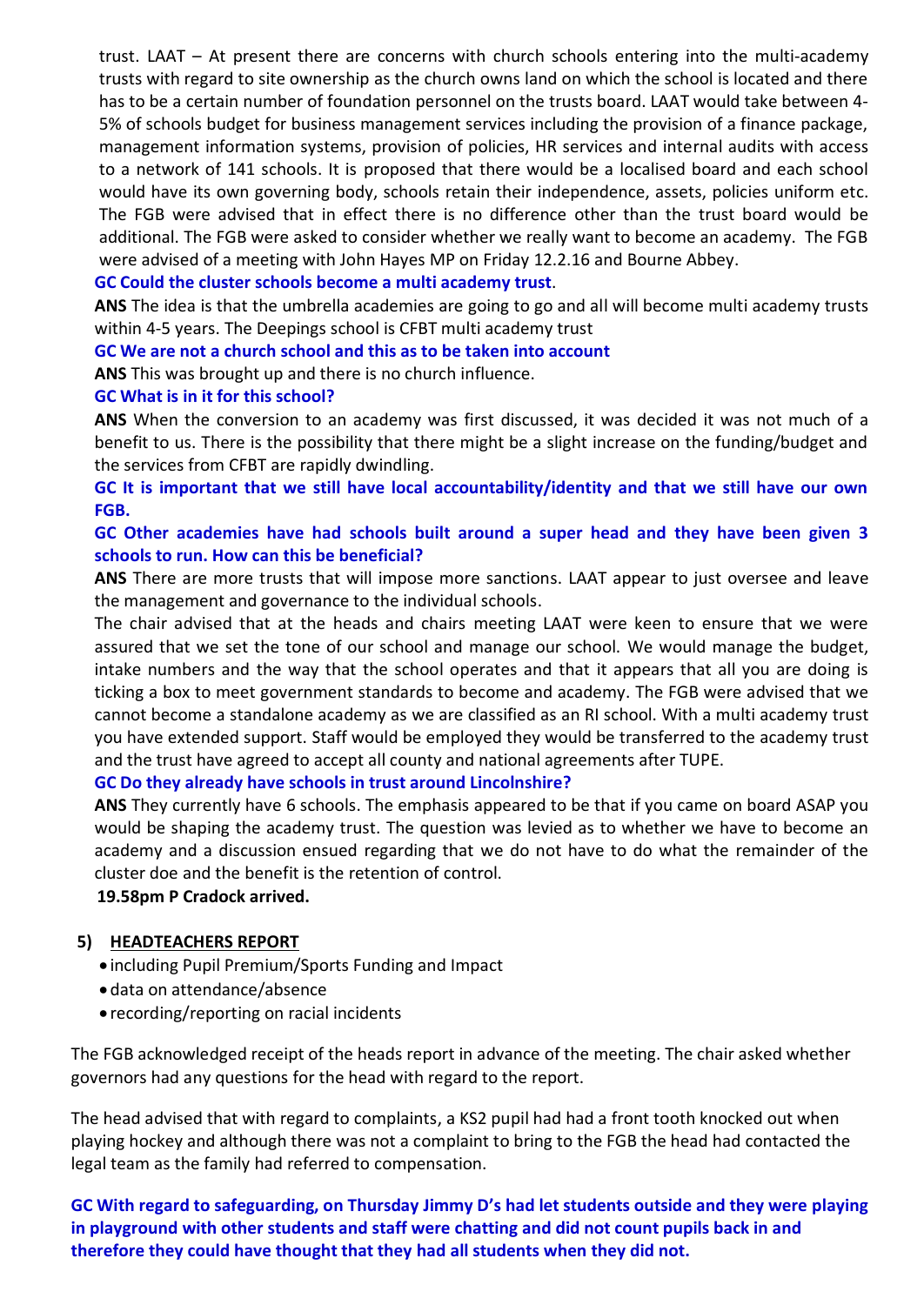**ANS** Will refer and report this concern back to Jimmy D's

Peer Review – National initiative of peer review groups. The head advise that the first two of our Peer Review training courses had been undertaken. We are linked with Linchfield and Baston CE Primary School. We were asked to do a micro review of part of our own school and I have undertaken some evaluations of how TAs are deployed within the school. This has brought about a great deal of useful and interesting findings, and certain effectiveness changes have already been implemented, such as how we use TA's and ensuring that the lower ability groups do not get less time of the class teacher and when the TA's get plans from teachers.

The FGB were reminded the peer review group are looking at each other's schools in school and have meetings planned and will be looking at learning behaviours within schools and therefore we are looking at what we think is going to help us.

## **GC Have heads had any training.**

**ANS** Yes we had 3 lots of training and given 3-4 providers to choose from and we chose query. **GC Are county going to be happy with this**.

**ANS** Yes as providers were approved by them

# **GQ Racial Incidents – Can we change this to read there have been no reports of racial incidents? ANS** Yes

Pupil Premium – The FGB were advised that at the Finance meeting on 08.0.16 the spreadsheet had APS etc., but that now there is an individual record for every FSM, ever 6 children.

The governors wished to express their thanks to the staff for their efforts with the trip to York.

**6) REVIEW AND UPDATE ON SDP** – The head advised that a lot has been started and ongoing and therefore this has now been colour coded. The FGB reviewed the progress in achievement & attainment, assertive mentoring in maths, English progress, Year 6 booster group programs and Maths support in term 1 in KS1. The FGB were advised of the 10 point elements to book scrutinies included in performance management as book scrutinies play an important part in tracking progress. Jimmy D are reviewing things in EYFS to understand the requirements with early years. Outside areas and grant applications are still to be completed.

# **GC What is the biggest change and success of the year so far**.

**ANS** Book scrutinies have been good and although there have been a few little glitches but we are trying to resolve those and the increase in good and outstanding teaching.

**GC Behaviour and safety is 2.9, target was 2.5, how are we going to bring this down.**

**ANS** We are below national average and hopefully illness will go down.

### **GC Have we issued any penalty notices**

**ANS** We tried one and county declined the request to issue.

**GC Lunchtime fire procedures, have these been completed**

**ANS** We have had 2 or 3.

**GA When looking at books progress is more clearly identified with points of performance highlighted**

# **7) REPORT FROM CURRICULUM AND STANDARDS COMMITTEE**

• Terms of Reference for Ratification/Agreement – agreed

Minutes of the previous meetings on 12.1.15 and 19.1.16 supplied in advance of the meeting for FGB review and queries. No queries raised.

# **8) REPORT FROM FINANCE, PERSONNEL AND PREMISES COMMITTEE**

• Terms of Reference for Ratification/Agreement – agreed

Minutes of the previous meeting on 08.02.16 supplied in advance of the meeting or FGB review and queries. No queries raised.